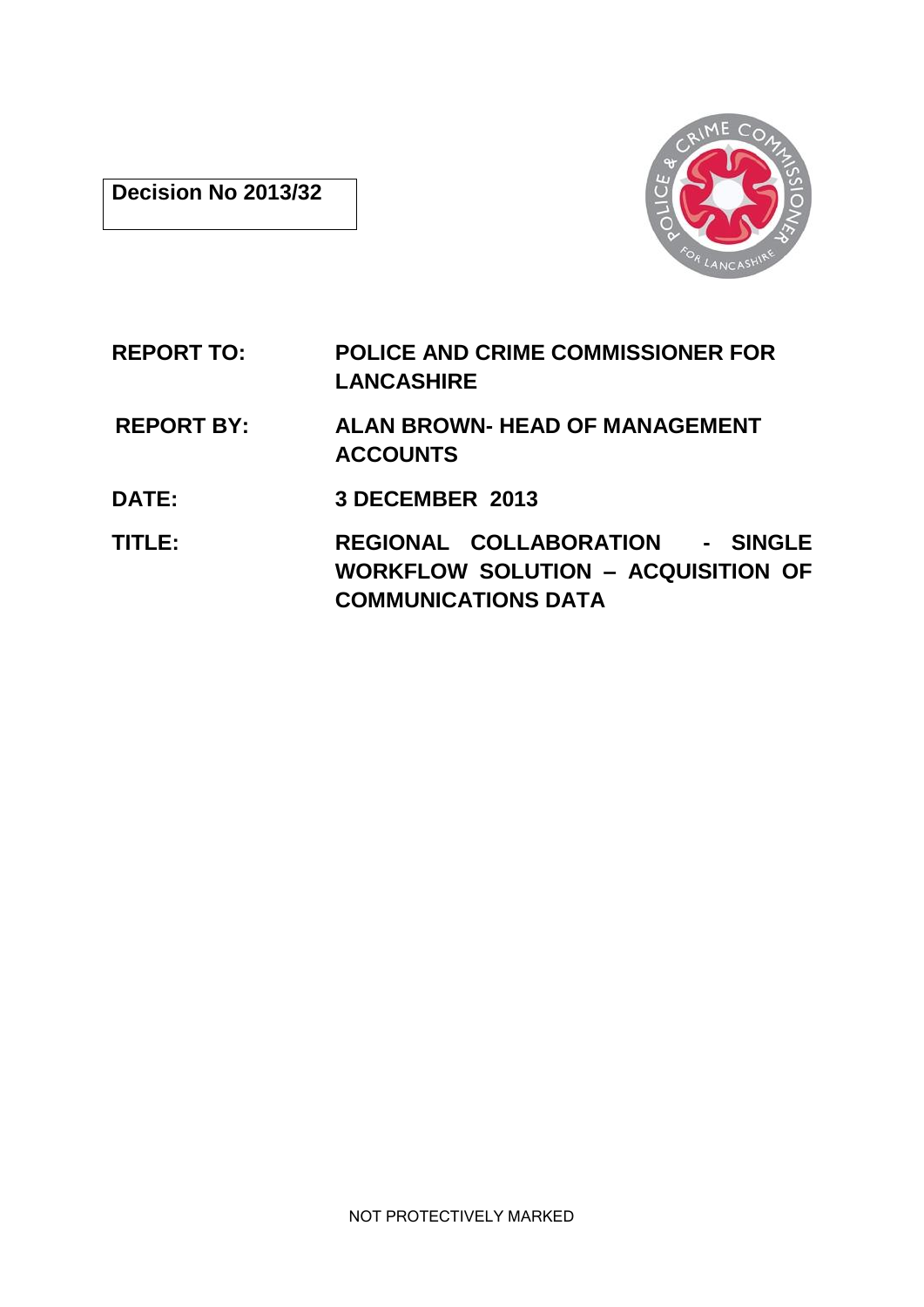## **EXECUTIVE SUMMARY**

The Home Office Communications Capabilities Development Programme recently carried out a review of the use of Communications Data (CD) throughout the North West and produced a 'Regional Co-operation Paper' as part of the scope to identify ways to develop regional collaboration.

From this it was recommended that all forces move to a single workflow platform, configured to share information and that one force would host the IT platform for the region.

The regional workflow solution and disaster recovery site will be based on a single IT platform hosted by Merseyside Police on behalf of the region.

The licencing and implementation costs will be fully covered by Home Office grant as will any local IT infrastructure costs.

All regional collaborations have a Finance Lead and, as Lancashire is the ACPO lead for this project, it is proposed that Lancashire will be the lead force for grant purposes. This required the Police and Crime Commissioner for Lancashire to sign the Home Office grant agreement and in doing so accept the grant terms and conditions.

Although Lancashire will not be leading in terms of procurement of the new system, all costs of the final solution and the accompanying grant income will be accounted for in the accounts of the PCC for Lancashire. As a consequence an increase to the 2013/14 capital programme will be required although this will be fully funded from grant.

## **RECOMMENDATION**

The Commissioner is asked to:

- (i) Agree to Lancashire being the finance lead for the Communications Capabilities Development Programme;
- (ii) Note that acceptance of the associated Home Office grant will be required and that all costs ad income will be reflected in the PCC for Lancashire's accounts;
- (iii) Note that there will be a requirement to increase the capital programme for 2013/14 as a consequence of accepting the grant and that a further paper for decision will be provided once the full details are known.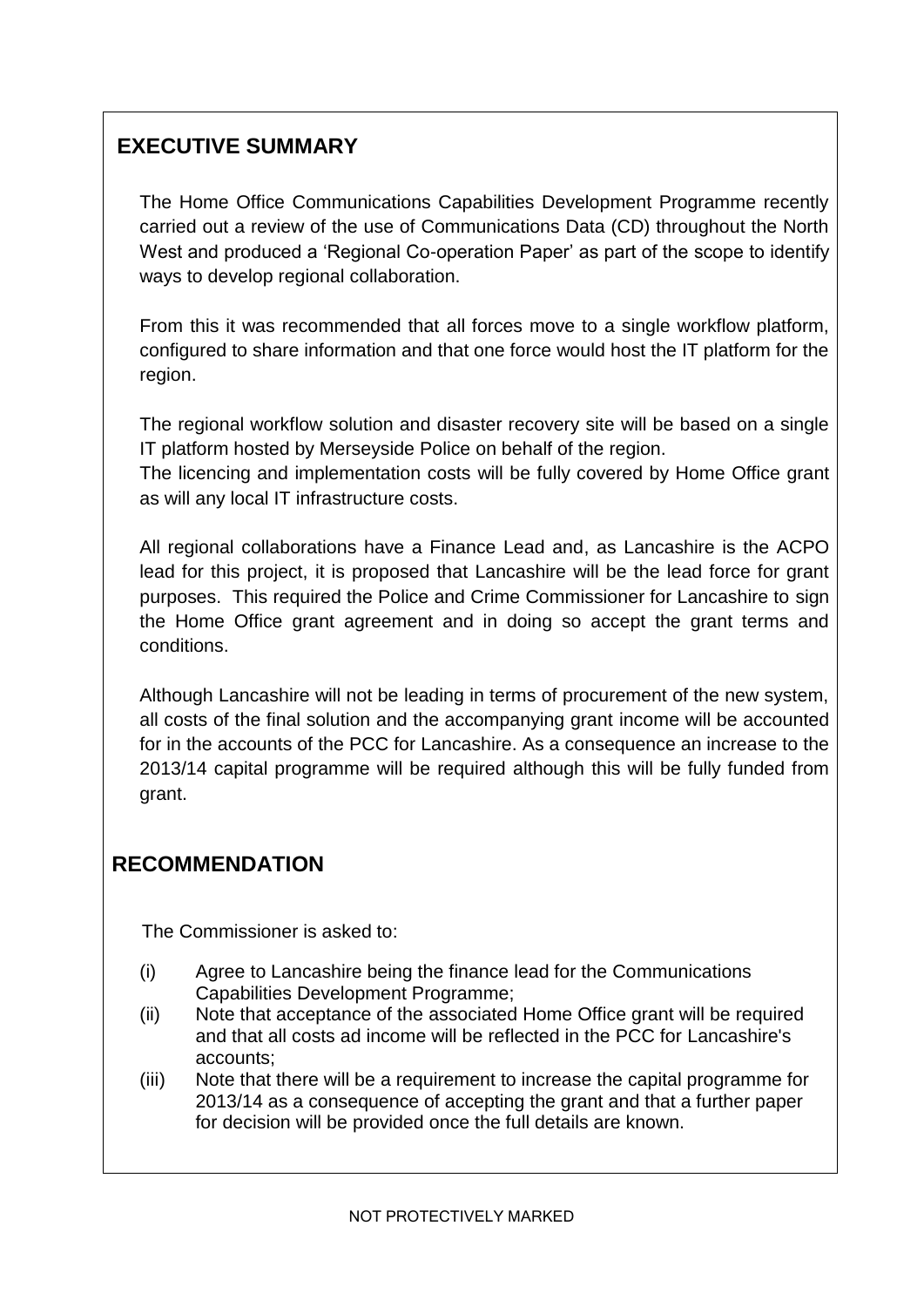# **Decision taken by the Police and Crime Commissioner for Lancashire:**

| Original decision, as set out in the<br>attached report, approved without<br>amendment | <b>YES</b> | <b>NO</b> |
|----------------------------------------------------------------------------------------|------------|-----------|
| (please delete as appropriate)                                                         |            |           |

| Original decision required to be amended and decision as detailed below: |  |
|--------------------------------------------------------------------------|--|
|                                                                          |  |
| The reasons for the amended decision are as detailed below:              |  |
|                                                                          |  |

**Police and Crime Commissioner: Comments**

# **DECLARATIONS OF INTEREST**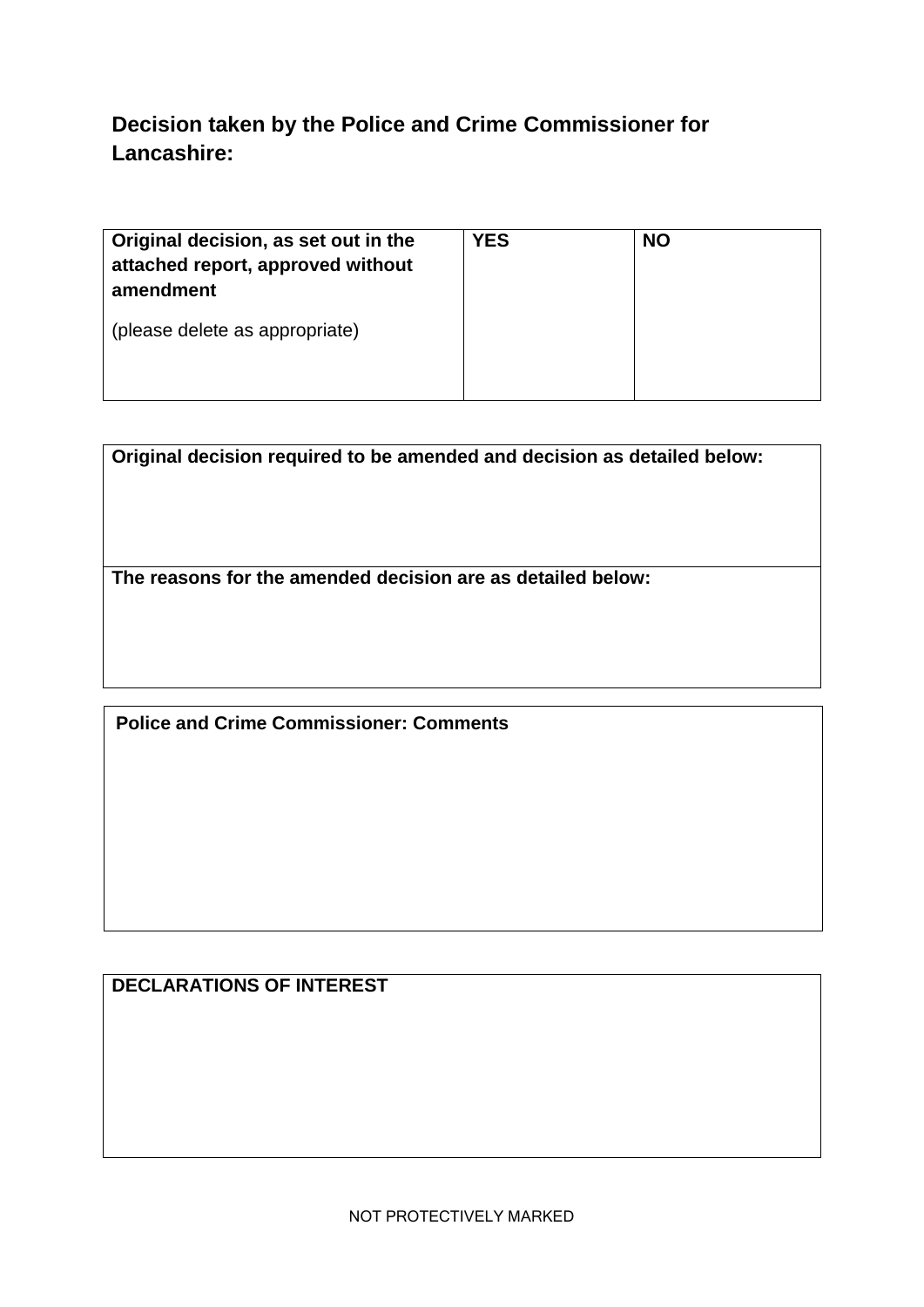The PCC is asked to consider any personal / prejudicial interests he may have to disclose in relation to the matter under consideration in accordance with the law, the Nolan Principles and the Code of Conduct.

## **STATEMENT OF COMPLIANCE**

The recommendations are made further to legal advice from the Monitoring Officer and the Section 151 Officer has confirmed that they do not incur unlawful expenditure. They are also compliant with equality legislation.

| Signed:                              | Signed:               |
|--------------------------------------|-----------------------|
| <b>Police and Crime Commissioner</b> | <b>Chief Officer:</b> |
| Date:                                | Date:                 |
|                                      |                       |
|                                      |                       |

| Signed:                | Signed:                       |
|------------------------|-------------------------------|
| <b>Chief Constable</b> | <b>Chief Finance Officer:</b> |
| Date:                  | Date:                         |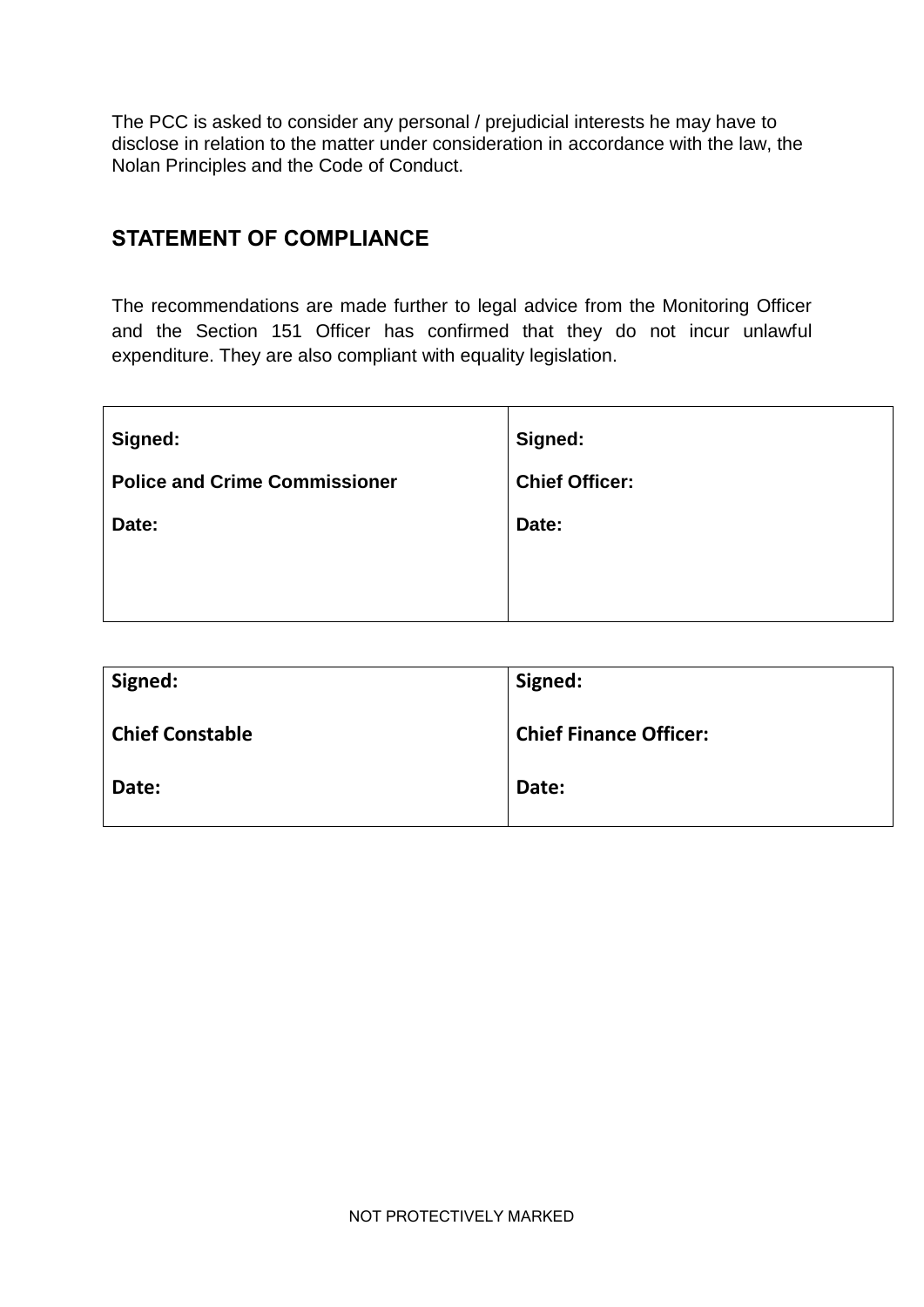#### **1 Background**

- 1.1 The Home Office Communications Capabilities Development Programme recently carried out a review of the use of Communications data (CD) throughout the North West and produced a 'Regional Co-operation Paper' as part of the scope to identify ways to develop regional collaboration. One option of this paper recommended a regional IT solution. The proposal was that all forces move to a single workflow platform, configured to share information and that one force would host the IT platform for the region.
- 1.2 CD is an integral and very valuable part of modern day policing. For some years the use of telephone data, both mobile and landline, has been increasing in relation to the investigation of crime at all levels and is a key tool in ensuring the protection of vulnerable persons. This has now expanded to include the use of the Internet. Social networking alone is fast becoming a popular form of communication for criminals, especially in Sexual Offences against Children. The use of Internet Protocol (IP) data is an effective way of tracing the subjects of these crimes effectively and efficiently. The data owned by numerous companies within the Communications industry is used both evidentially and as an intelligence product.
- 1.3 The obtaining of CD by the police service has been rationalised within legislation, namely the Regulation of Investigative Powers Act (RIPA), and the interface between the industry and the Police Service has been delivered through a Single Point of Contact (SPOC) within each Police force.
- 1.4 At present the six Forces in the North West region deliver these services in different ways and have varying levels of provision. However, the core process from applicant to 'Designated Person' and return is broadly identical, essentially due to legislative requirements and protocols in relation to Police interaction with communications service providers. If the same system was implemented across the region it would take some effort to move to a single business process across the entire region.
- 1.5 Due to the widespread use of communications devices the demands placed on investigators is likely to grow. As a result there is a need to increase the resilience of the teams who deal with CD request to prepare for future demand. For example, there was an 85% increase on IP Subscriber requests from 2011-2012 (Based on Cheshire stats).
- 1.6 A number of Communications Service Providers now have online portals to allow SPoC units to obtain data. There has been a rise in the number of authorisations raised which are mainly to acquire this data. From 2011 to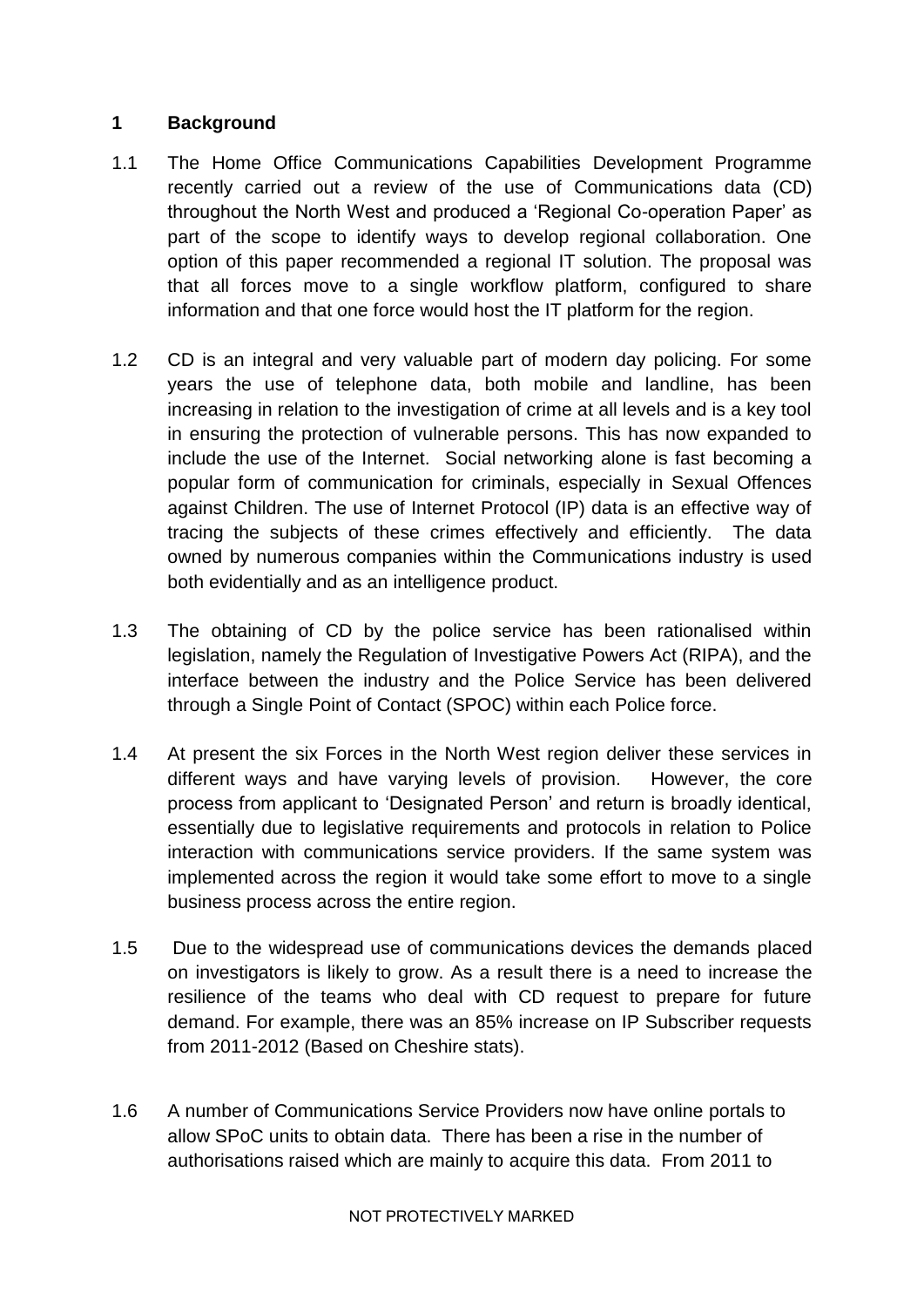2012, GMP saw an increase of 22.2% whilst Cheshire saw an increase of 57.4%. This further emphasises the increase in demand on SPoC units and an increased awareness of the use of CD.

### **2. Current Capability**

- 2.1 Currently, the forces in scope for this project submit and manage their CD requests by a variety of different workflow tools, spread sheet management and the use of Communication Service Provider (CSP) portals. This provides varying levels of provision and resilience throughout the region, with no protocol in place to provide mutual aid in times of exceptional demand.
- 2.2 At present only two out of the six forces are working with a RDHI compliant system. The adoption of such a system in all forces will reduce processing effort by SPoCs and allow them to spend more time adding value to investigations, researching new products and delivering vital training to officers dealing with Communications data.
- 2.3 As each force uses a different method and operating system there is currently no sharing of intelligence or information on CD requests throughout the region. This could lead to duplication of requests for data, involving unnecessary cost and time.

#### **3. Proposal**

- 3.1 The regional workflow solution and disaster recovery site will be based on a single IT platform hosted by Merseyside Constabulary on behalf of the region. There is an agreement that Forces hosting IT systems on behalf of the region can apply to other Forces for the reimbursement of any reasonable costs for supporting the system.
- 3.2 Lancashire Constabulary will act as the finance lead for the region and hold the Grant Agreement with the Home Office. This will require the Police and Crime Commissioner to accept the Home Office Grant and the associated terms and conditions and all costs and income associated with the project will be reflected in the Commissioner's accounts.
- 3.3 The regional workflow solution will be compliant with version 2.0 of the Retained Data Handover Interface (RDHI) which is an agreed EU standard format for requesting and receiving CD. There are currently two suppliers able to provide this workflow (Charter and GSA Cycomms).

## **4. Financial Considerations**